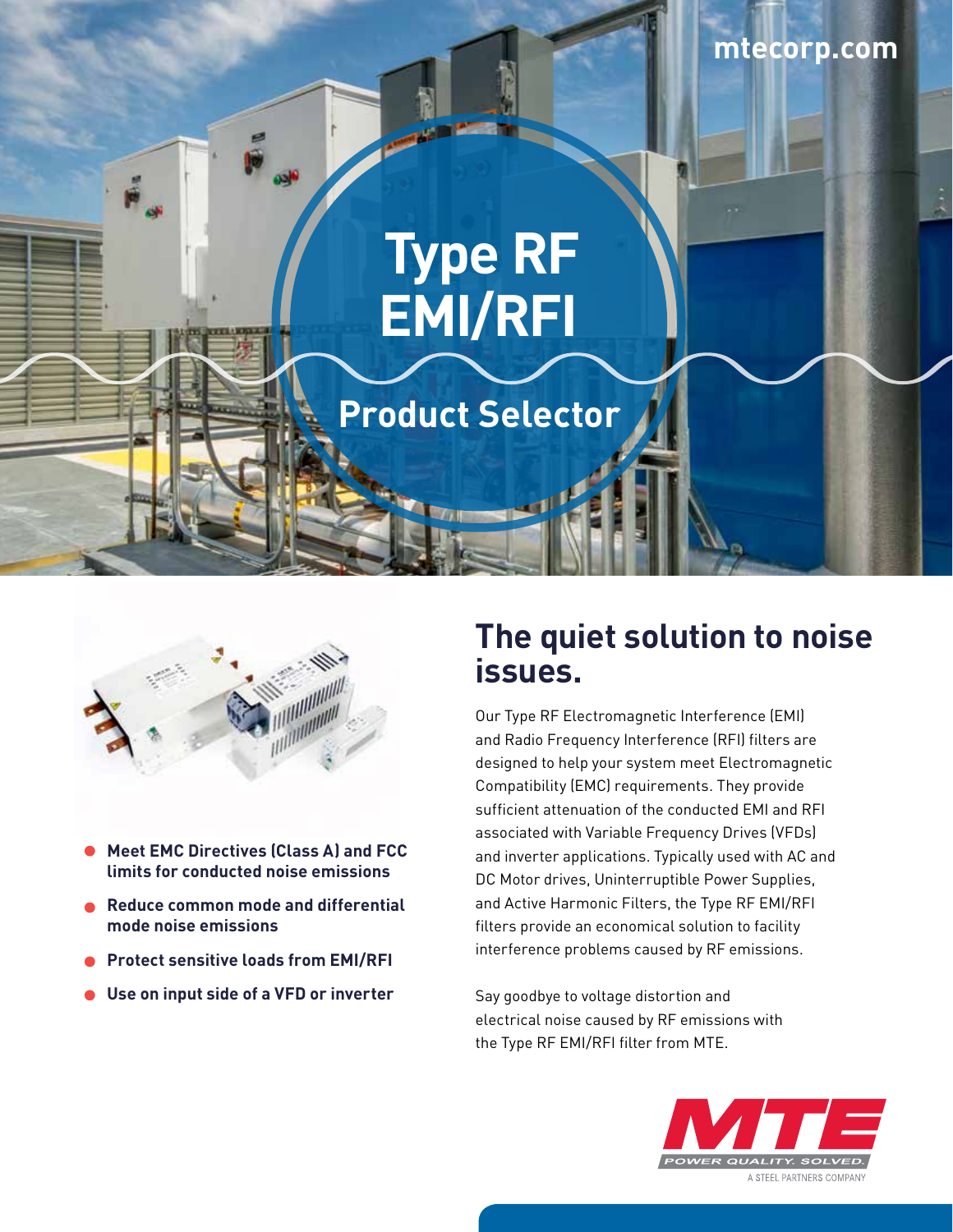### **Solve electrical noise problems and protect your sensitive loads with Type RF EMI/RFI Filters.**

| <b>MTE Part</b><br>Number | Ref<br>Fig   | Circuit<br>Fig | Rated<br>Amps | <b>SCCR</b><br>Rating | A<br>(in) | A<br>(mm) | B<br>(in) | B<br>(mm) | C.<br>$\{in\}$ | C<br>(mml | D.<br>(in) | D.<br>(mml | Ε<br>(in) | Ε<br>(mm) | Weight<br>[lbs] | Mass<br>[kq] | Diss.<br><b>Watts</b> | <b>Max Wired Size</b><br>AWG $\rm (mm^{2)}$ | Leakage<br>Current (mA) |
|---------------------------|--------------|----------------|---------------|-----------------------|-----------|-----------|-----------|-----------|----------------|-----------|------------|------------|-----------|-----------|-----------------|--------------|-----------------------|---------------------------------------------|-------------------------|
| 480V 50/60Hz              |              |                |               |                       |           |           |           |           |                |           |            |            |           |           |                 |              |                       |                                             |                         |
| RF3-0006-4                | A            | D              | 6             | 200kA                 | 7.0       | 179       | 1.8       | 45        | 3.1            | 79        | 6.57       | 167        | 1.26      | 32        | 1.4             | 0.65         | 3.5                   | 11<br>(4)                                   | 3.3                     |
| RF3-0010-4                | А            | D.             | 10            | 200kA                 | 7.0       | 179       | 1.8       | 45        | 3.1            | 79        | 6.57       | 167        | 1.26      | 32        | 1.5             | 0.7          | 4.2                   | (4)<br>11                                   | 3.1                     |
| RF3-0018-4                | A            | D              | 18            | 200 <sub>k</sub> A    | 9.0       | 229       | 2.2       | 55        | 4.5            | 114       | 8.54       | 217        | 1.65      | 42        | 2.4             | 1.1          | 11                    | $7\overline{ }$<br>(10)                     | 3.3                     |
| RF3-0025-4                | A            | E              | 25            | 200kA                 | 9.0       | 229       | 2.2       | 55        | 4.5            | 114       | 8.54       | 217        | 1.65      | 42        | 2.9             | 1.3          | 11                    | 7<br>(10)                                   | 6.3                     |
| RF3-0033-4                | B            | E              | 33            | 200kA                 | 10.7      | 272       | 2.9       | 73        | 6.4            | 162       | 10.16      | 258        | 2.36      | 60        | 4.2             | 1.9          | 16                    | $7\phantom{.0}$<br>(10)                     | 17.6                    |
| RF3-0050-4                | B            | F.             | 50            | 200kA                 | 12.3      | 312       | 3.7       | 94        | 7.5            | 190       | 11.73      | 298        | 3.11      | 79        | 8.2             | 3.3          | 16                    | (35)<br>$\mathbf{1}$                        | 22.8                    |
| RF3-0070-4                | B            | F.             | 70            | 200 <sub>k</sub> A    | 12.3      | 312       | 3.7       | 94        | 7.5            | 190       | 11.73      | 298        | 3.11      | 79        | 8.6             | 3.9          | 19                    | (35)<br>$\mathbf{1}$                        | 21.4                    |
| RF3-0090-4                | B            | G              | 90            | 200kA                 | 12.3      | 312       | 3.7       | 94        | 7.5            | 190       | 11.73      | 298        | 3.11      | 79        | 9.0             | 4.1          | 18                    | (35)<br>$\overline{1}$                      | 30.6                    |
| RF3-0130-4                | B            | H              | 130           | 200kA                 | 12.6      | 319       | 5.0       | 126       | 8.8            | 224       | 11.73      | 298        | 4.41      | 112       | 13.5            | 6.1          | 25                    | (70)<br>000                                 | 21.7                    |
| RF3-0150-4                | B            | J              | 150           | 200 <sub>k</sub> A    | 13.1      | 334       | 5.0       | 126       | 8.8            | 224       | 11.73      | 298        | 4.41      | 112       | 19.6            | 8.9          | 28                    | 0000 (95)                                   | 27.6                    |
| RF3-0330-4                | $\mathsf{C}$ | K              | 330           | 200kA                 | 15.2      | 386       | 10.2      | 260       | 4.6            | 116       | 4.72       | 120        | 9.25      | 235       | 24.3            | 11           | 40                    | N/A                                         | 7.2                     |
| 600V 50/60Hz              |              |                |               |                       |           |           |           |           |                |           |            |            |           |           |                 |              |                       |                                             |                         |
| RF3-0006-6                | A            | L              | 6             | 200 <sub>k</sub> A    | 7.2       | 183       | 1.8       | 45        | 3.1            | 79        | 6.57       | 167        | 1.26      | 32        | 1.4             | 0.65         | 3.5                   | [6]<br>9                                    | 2.9                     |
| RF3-0010-6                | A            | L              | 10            | 200kA                 | 7.2       | 183       | 1.8       | 45        | 3.1            | 79        | 6.57       | 167        | 1.26      | 32        | 1.5             | 0.7          | 4.2                   | 9<br>(6)                                    | 2.9                     |
| RF3-0018-6                | А            | L              | 18            | 200kA                 | 9.2       | 233       | 2.2       | 55        | 4.5            | 114       | 8.54       | 217        | 1.65      | 42        | 2.4             | 1.1          | 11                    | $\overline{9}$<br>(6)                       | 9.6                     |
| RF3-0025-6                | A            | M              | 25            | 200 <sub>k</sub> A    | 9.2       | 233       | 2.2       | 55        | 4.5            | 114       | 8.54       | 217        | 1.65      | 42        | 2.9             | 1.3          | 11                    | 9<br>[6]                                    | 9.6                     |
| RF3-0033-6                | B            | F.             | 33            | 200kA                 | 10.7      | 272       | 2.9       | 73        | 6.4            | 162       | 10.16      | 258        | 2.36      | 60        | 4.4             | 2.0          | 16                    | $7\phantom{.0}$<br>(10)                     | 26.4                    |
| RF3-0050-6                | B            | F.             | 50            | 200kA                 | 12.3      | 312       | 3.7       | 94        | 7.5            | 190       | 11.73      | 298        | 3.11      | 79        | 8.2             | 3.3          | 16                    | (35)<br>$\mathbf{1}$                        | 39.7                    |
| RF3-0070-6                | B            | E              | 70            | 200kA                 | 12.3      | 312       | 3.7       | 94        | 7.5            | 190       | 11.73      | 298        | 3.11      | 79        | 8.8             | 4.0          | 19                    | (35)<br>$\mathbf{1}$                        | 39.7                    |
| RF3-0090-6                | B            | G              | 90            | 200 <sub>k</sub> A    | 12.3      | 312       | 3.7       | 94        | 7.5            | 190       | 11.73      | 298        | 3.11      | 79        | 8.8             | 4.0          | 19                    | (35)<br>$\mathbf{1}$                        | 39.7                    |
| RF3-0130-6                | B            | N              | 130           | 200kA                 | 13.1      | 334       | 5.0       | 126       | 8.8            | 224       | 11.73      | 298        | 4.41      | 112       | 19.3            | 8.9          | 28                    | (70)<br>000                                 | 27.5                    |
| RF3-0150-6                | B            | N              | 150           | 200kA                 | 13.1      | 334       | 5.0       | 126       | 8.8            | 224       | 11.73      | 298        | 4.41      | 112       | 19.6            | 8.9          | 28                    | 0000 (95)                                   | 27.5                    |
| RF3-0330-6                | C            | K              | 330           | 200 <sub>k</sub> A    | 15.2      | 386       | 10.2      | 260       | 4.6            | 116       | 4.72       | 120        | 9.25      | 235       | 24.3            | 11           | 40                    | N/A                                         | 19.2                    |

 $FS$ Note: Weights and dimensions are for reference only. Please visit **mtecorp.com** for detailed information.

#### REF FIGURES



#### CIRCUIT FIGURES



Note: Figure illustrations are for reference only. Actual hardware may differ. Please visit **mtecorp.com** for detailed information.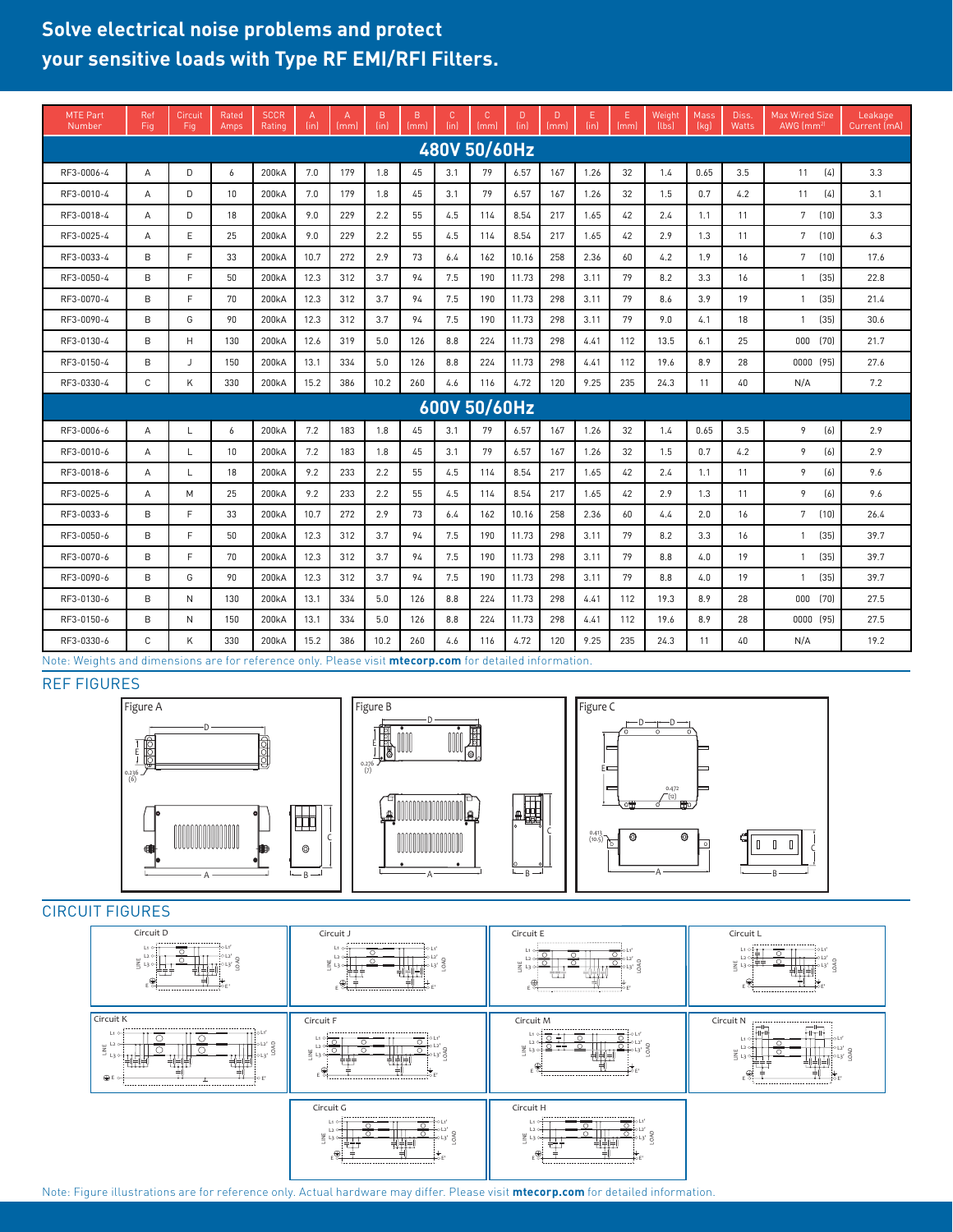# **Type RF EMI/RFI SELECTION TABLES**



Common Mode

| <b>HP</b>       |       | Installation WITHOUT an Input Line Reactor |                          |                            |                |               |             |                 |       | Installation WITH an Input Line Reactor (≥ 3% Impedance) |               |                |               |                |             |  |
|-----------------|-------|--------------------------------------------|--------------------------|----------------------------|----------------|---------------|-------------|-----------------|-------|----------------------------------------------------------|---------------|----------------|---------------|----------------|-------------|--|
|                 | kW    | <b>208V</b>                                | <b>240V</b>              | 380V                       | 400V/415V      | <b>480V</b>   | <b>600V</b> | <b>HP</b>       | kW    | <b>208V</b>                                              | <b>240V</b>   | 380V           | 400V/415V     | <b>480V</b>    | <b>600V</b> |  |
|                 | 0.75  | RF3-0006-4                                 | RF3-0006-4               | RF3-0006-4                 | RF3-0006-4     | RF3-0006-4    | RF3-0006-6  |                 | 0.75  | RF3-0006-4                                               | RF3-0006-4    | RF3-0006-4     | RF3-0006-4    | RF3-0006-4     | RF3-0006-6  |  |
| 1.5             | 1.12  | RF3-0010-4                                 | RF3-0010-4               | RF3-0006-4                 | RF3-0006-4     | RF3-0006-4    | RF3-0006-6  | 1.5             | 1.12  | RF3-0006-4                                               | RF3-0006-4    | RF3-0006-4     | RF3-0006-4    | RF3-0006-4     | RF3-0006-6  |  |
| 2               | 1.5   | RF3-0018-4                                 | RF3-0010-4               | RF3-0006-4                 | RF3-0006-4     | RF3-0006-4    | RF3-0006-6  | $\overline{2}$  | 1.5   | RF3-0010-4                                               | RF3-0010-4    | RF3-0006-4     | RF3-0006-4    | RF3-0006-4     | RF3-0006-6  |  |
| 3               | 2.2   | RF3-0018-4                                 | RF3-0018-4               | RF3-0010-4                 | RF3-0010-4     | RF3-0010-4    | RF3-0006-6  | 3               | 2.2   | RF3-0018-4                                               | RF3-0010-4    | RF3-0010-4     | RF3-0006-4    | RF3-0006-4     | RF3-0006-6  |  |
| 5               | 3.7   | RF3-0025-4                                 | RF3-0025-4               | RF3-0018-4                 | RF3-0018-4     | RF3-0010-4    | RF3-0010-6  | 5               | 3.7   | RF3-0018-4                                               | RF3-0018-4    | RF3-0010-4     | RF3-0010-4    | RF3-0010-4     | RF3-0006-6  |  |
| 7.5             | 5.5   | RF3-0033-4                                 | RF3-0033-4               | RF3-0018-4                 | RF3-0018-4     | RF3-0018-4    | RF3-0018-6  | 7.5             | 5.5   | RF3-0025-4                                               | RF3-0025-4    | RF3-0018-4     | RF3-0018-4    | RF3-0018-4     | RF3-0010-6  |  |
| 10 <sup>1</sup> | 7.5   | RF3-0050-4                                 | RF3-0050-4               | RF3-0025-4                 | RF3-0025-4     | RF3-0025-4    | RF3-0018-6  | 10 <sup>1</sup> | 7.5   | RF3-0033-4                                               | RF3-0033-4    | RF3-0018-4     | RF3-0018-4    | RF3-0018-4     | RF3-0018-6  |  |
| 15              | 11.25 | RF3-0070-4                                 | RF3-0070-4               | RF3-0050-4                 | RF3-0033-4     | RF3-0033-4    | RF3-0025-6  | 15              | 11.25 | RF3-0050-4                                               | RF3-0050-4    | RF3-0025-4     | RF3-0025-4    | RF3-0025-4     | RF3-0018-6  |  |
| 20              | 15    | RF3-0090-4                                 | RF3-0090-4               | RF3-0050-4                 | RF3-0050-4     | RF3-0050-4    | RF3-0033-6  | 20              | 15    | RF3-0070-4                                               | RF3-0070-4    | RF3-0033-4     | RF3-0033-4    | RF3-0033-4     | RF3-0025-6  |  |
| 25              | 18.5  | RF3-0130-4                                 | RF3-0130-4               | RF3-0070-4                 | RF3-0050-4     | RF3-0050-4    | RF3-0050-6  | 25              | 18.5  | RF3-0090-4                                               | RF3-0090-4    | RF3-0050-4     | RF3-0050-4    | RF3-0050-4     | RF3-0033-6  |  |
| 30              | 22.5  | RF3-0130-4                                 | RF3-0130-4               | RF3-0070-4                 | RF3-0070-4     | RF3-0070-4    | RF3-0050-6  | 30              | 22.5  | RF3-0130-4                                               | RF3-0090-4    | RF3-0070-4     | RF3-0050-4    | RF3-0050-4     | RF3-0033-6  |  |
| 40              | 30    | RF3-0330-4                                 | RF3-0150-4               | RF3-0090-4                 | RF3-0090-4     | RF3-0090-4    | RF3-0070-6  | 40              | 30    | RF3-0130-4                                               | RF3-0130-4    | RF3-0070-4     | RF3-0070-4    | RF3-0070-4     | RF3-0050-6  |  |
| 50              | 37.5  | RF3-0330-4                                 | RF3-0330-4               | RF3-0130-4                 | RF3-0130-4     | RF3-0090-4    | RF3-0070-6  | 50              | 37.5  | RF3-0150-4                                               | RF3-0150-4    | RF3-0090-4     | RF3-0090-4    | RF3-0070-4     | RF3-0070-6  |  |
| 60              | 45    | RF3-0330-4                                 | RF3-0330-4               | RF3-0130-4                 | RF3-0130-4     | RF3-0130-4    | RF3-0090-6  | 60              | 45    | RF3-0330-4                                               | RF3-0330-4    | RF3-0130-4     | RF3-0090-4    | RF3-0090-4     | RF3-0070-6  |  |
| 75              | 56.3  | RF3-0330-4                                 | RF3-0330-4               | RF3-0330-4                 | RF3-0150-4     | RF3-0150-4    | RF3-0130-6  | 75              | 56.3  | RF3-0330-4                                               | RF3-0330-4    | RF3-0130-4     | RF3-0130-4    | RF3-0130-4     | RF3-0090-6  |  |
| 100             | 75    | $\sim$ $\sim$                              | RF3-0330-4               | RF3-0330-4                 | RF3-0330-4     | RF3-0330-4    | RF3-0130-6  | 100             | 75    | RF3-0330-4                                               | RF3-0330-4    | RF3-0330-4     | RF3-0150-4    | RF3-0130-4     | RF3-0130-6  |  |
| 125             | 93.8  | $\sim$ $\sim$                              | $\sim$ $\sim$            | RF3-0330-4                 | RF3-0330-4     | RF3-0330-4    | RF3-0330-6  | 125             | 93.8  | $\sim$ $\sim$                                            | RF3-0330-4    | RF3-0330-4     | RF3-0330-4    | RF3-0330-4     | RF3-0130-6  |  |
| 150             | 112.5 | $\overline{\phantom{m}}$                   | $\sim$ $\sim$            | RF3-0330-4                 | RF3-0330-4     | RF3-0330-4    | RF3-0330-6  | 150             | 112.5 | $\sim$ $\sim$                                            | $\sim$ $\sim$ | RF3-0330-4     | RF3-0330-4    | RF3-0330-4     | RF3-0150-6  |  |
| 200             | 150   | $\sim$ $\sim$                              | $\sim$ $\sim$            | $\sim$ $\sim$              | $\sim$ $\sim$  | RF3-0330-4    | RF3-0330-6  | 200             | 150   | $\sim$ $\sim$                                            | $\sim$ $\sim$ | RF3-0330-4     | RF3-0330-4    | RF3-0330-4     | RF3-0330-6  |  |
| 250             | 187.5 | $\sim$ $\sim$                              | $\overline{\phantom{a}}$ | $\overline{\phantom{a}}$ . | $\overline{a}$ | $\sim$ $\sim$ | $\sim$ $-$  | 250             | 187.5 | $-$                                                      | $\sim$ $\sim$ | $\overline{a}$ | $\sim$ $\sim$ | RF3-0330-4     | RF3-0330-6  |  |
| 300             | 225   | $\sim$ $\sim$                              | $\sim$ $-$               | $\frac{1}{2}$              | $-$            | $- -$         | $\sim$ $-$  | 300             | 225   | $\sim$ $\sim$                                            | $-$           | $-$            | $\sim$ $-$    | $\overline{a}$ | RF3-0330-6  |  |

Note: Higher ratings may be accomplished by connecting two or more filters in parallel. Please visit **mtecorp.com** for detailed information.

**Insertion Loss -** Insertion loss data illustrates the typical reduction of both common mode and differential mode noise (based on the standard test circuit). Common mode noise occurs between a phase or neutral conductor and ground, while differential mode noise occurs between phase conductors or between phase and neutral conductors.

#### 6A to 330A Rated